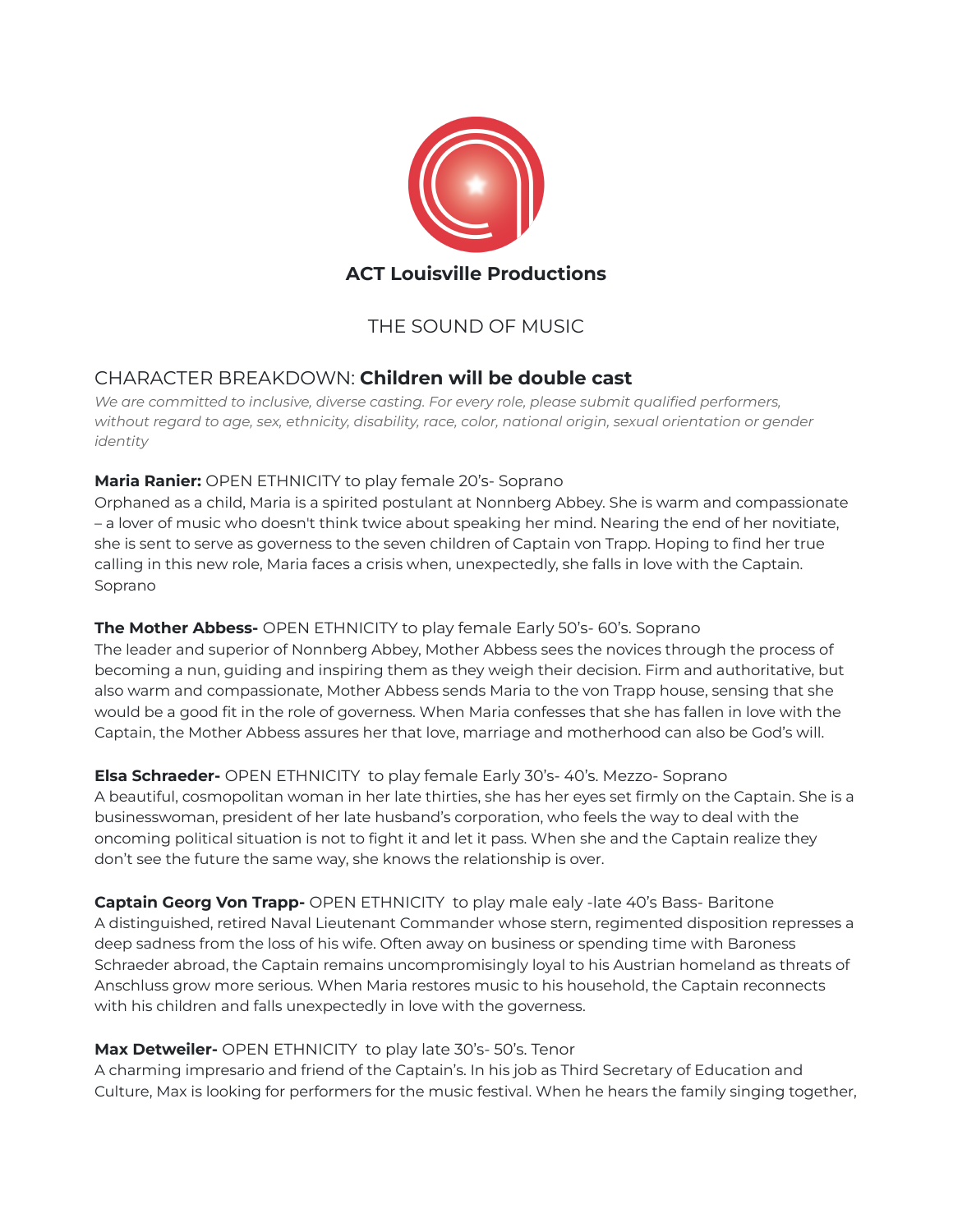he knows they would be perfect. The Captain protests, but with the Anschluss approaching, he has no choice. Max realizes he can't fight the new regime and agrees to go along with whatever is asked.

**Liesl Von Trapp-** BIPOC (bi-racial, indigenous, person of color) to play female 16- Mezzo- Soprano Liesl is at that awkward age between childhood and adulthood, and assumes a maternal role with her younger siblings. She is, however, still naïve and in need of her own guidance. She is secretly seeing Rolf, a young delivery boy who is on the verge of being swept up in the approaching Anschluss.

#### **Rolf Gruber-** Caucasian to play male 17 Baritone

Rolf is a delivery boy who is interested in Liesl. As an impressionable teen, he is aware of the growing political tension and is caught between his affection for Liesl and a need to prove his manhood.

#### **Friedrich Von Trapp-** OPEN ETHNICITY to play male 14 Tenor

Friedrich is the oldest boy in the family and remembers what the von Trapp house was like before his mother passed away. He is learning to be a confident man, but with his father often traveling, he lacks someone to show him how.

## **[Louisa](https://stageagent.com/characters/1032/the-sound-of-music/louisa-von-trapp) Von Trapp-** OPEN ETHNICITY to play female 13 Mezzo Soprano

Missing her mother very much, Louisa has become quite skilled at playing tricks on the governesses, hiding toads in their pockets or giving the wrong name during introductions. But with Maria, it seems she's met her match.

## **Kurt Von Trapp-** OPEN ETHNICITY to play male 10 Countertenor

The youngest boy, Kurt is sensitive and pretends to not to be hurt by his father's absence. Though he misses his mother, Kurt greatly appreciates Maria from the start.

#### **Brigitta Von Trapp-** OPEN ETHNICITY to play female 9 Mezzo Soprano She is keenly observant for her age. She is thoughtful and, as she says, "cannot tell a lie."

#### **Marta Von Trapp-** OPEN ETHNICITY to play female 7 Mezzo Soprano

She is very honest and forthright. Marta likes to enjoy herself and would like a pink parasol for her birthday.

#### **Gretl Von [Trapp](https://stageagent.com/characters/1036/the-sound-of-music/gretl-von-trapp)-** OPEN ETHNICITY to play female 6 Mezzo Soprano

The youngest of the Trapp children, Gretl is soft-spoken and shy, but sweet. *The following roles may be combined with one actor playing multiple roles and as ensemble*

*members:*

## **Sister Berthe**

Female Supporting Mezzo-Soprano

#### **Sister Margaretta**

Female Supporting Mezzo-Soprano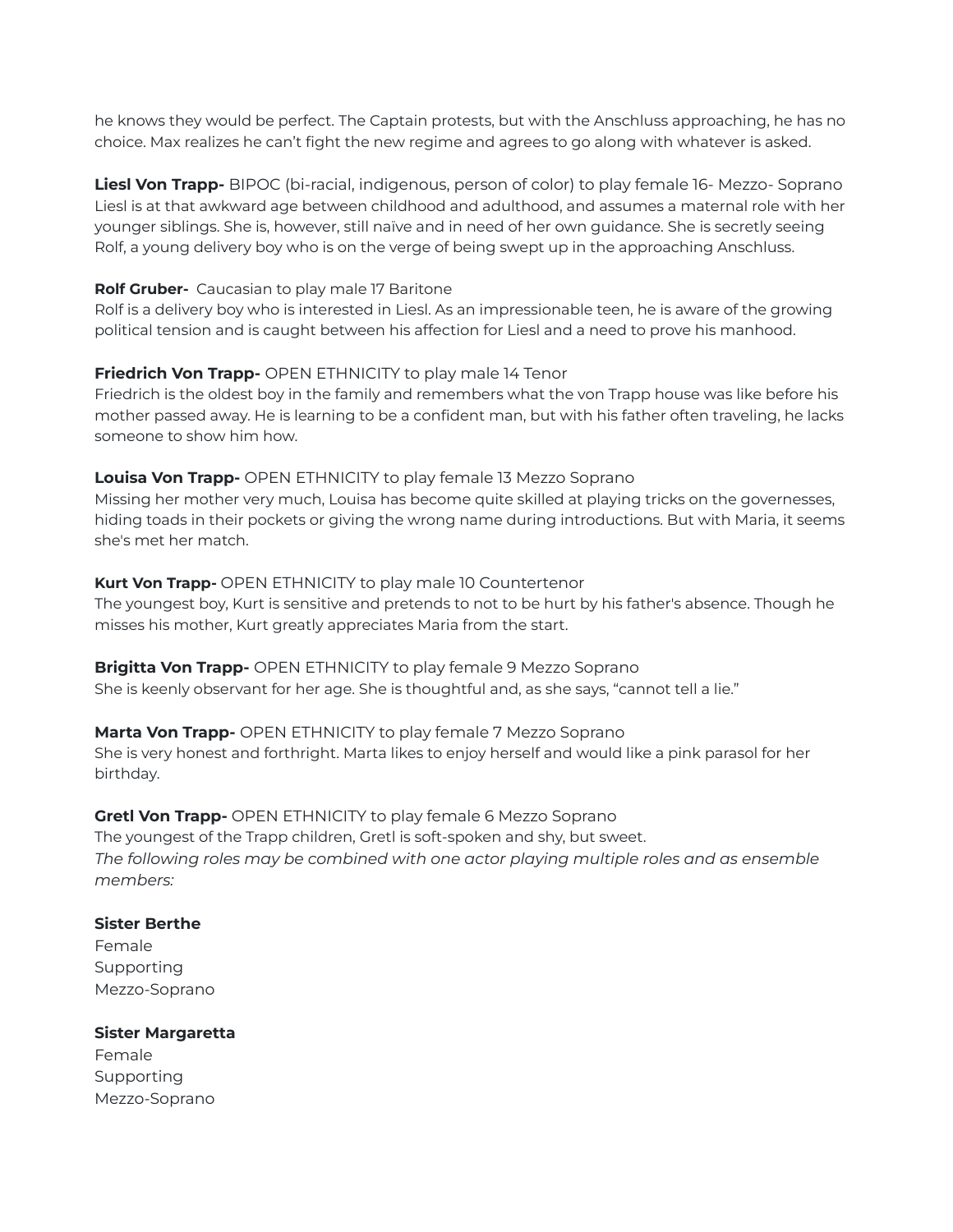#### **Sister Sophia**

Female Featured Mezzo-Soprano

#### **Franz**

Male Featured Spoken

#### **Frau Schmidt**

Female Featured Spoken

## **Herr Zeller**

Male Featured Spoken Baron Elberfeld Male Featured Spoken

## **A New Postulant**

Female Featured Spoken

#### **Admiral von Schreiber**

Male Featured Spoken

## **Ursula**

Female Featured Spoken

Guide written by Avital Shira Chloe Wintersteen and taken from www.rogersandhammerstein.com